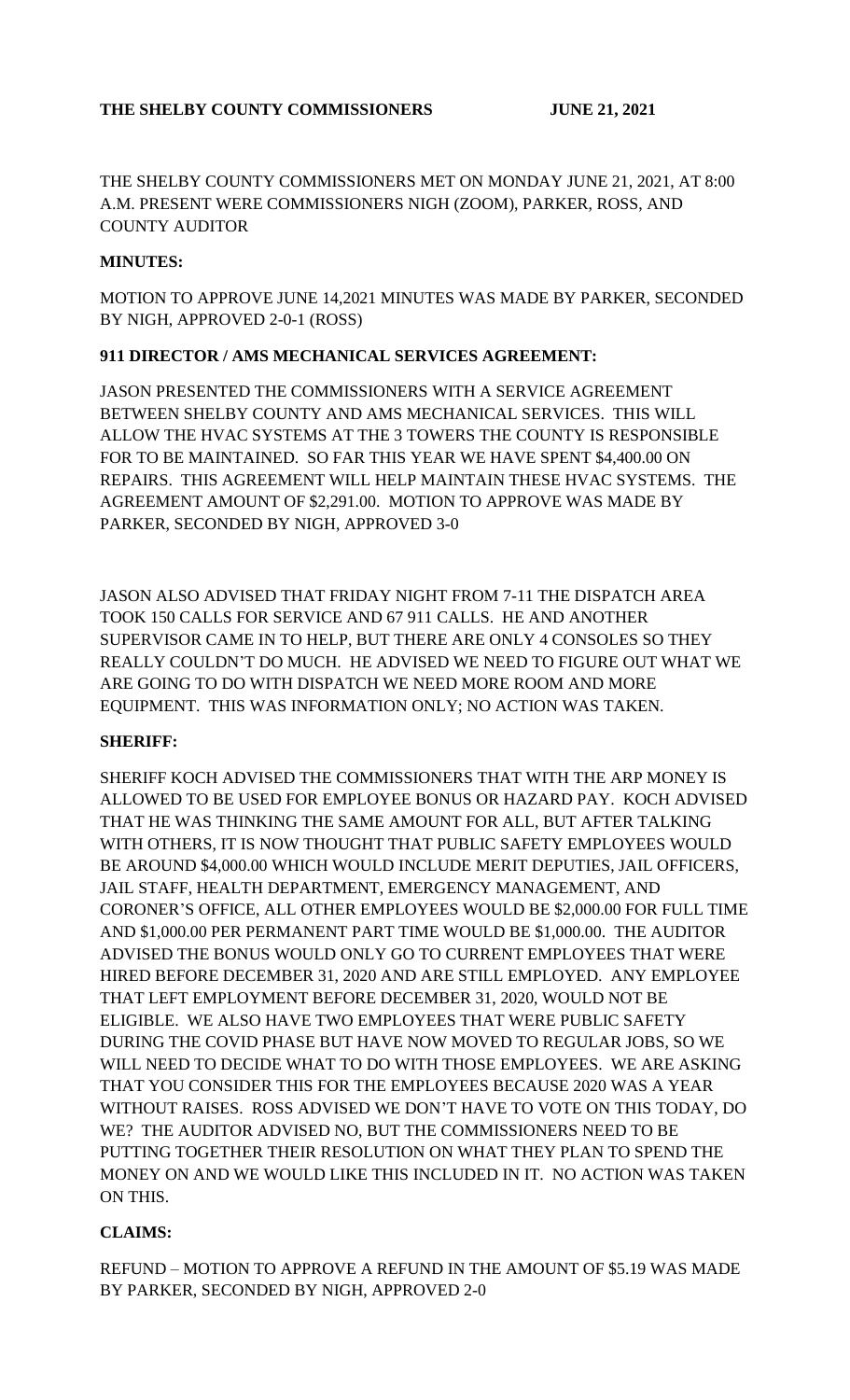## **TRANSFERS/ADDITIONAL:**

**N/A**

# **HIGHWAY:**

ANDERSON ADVISED THERE WAS LOTS OF WATER AND FALLEN TREES FRIDAY NIGHT.

## **MISCELLANEOUS:**

N/A